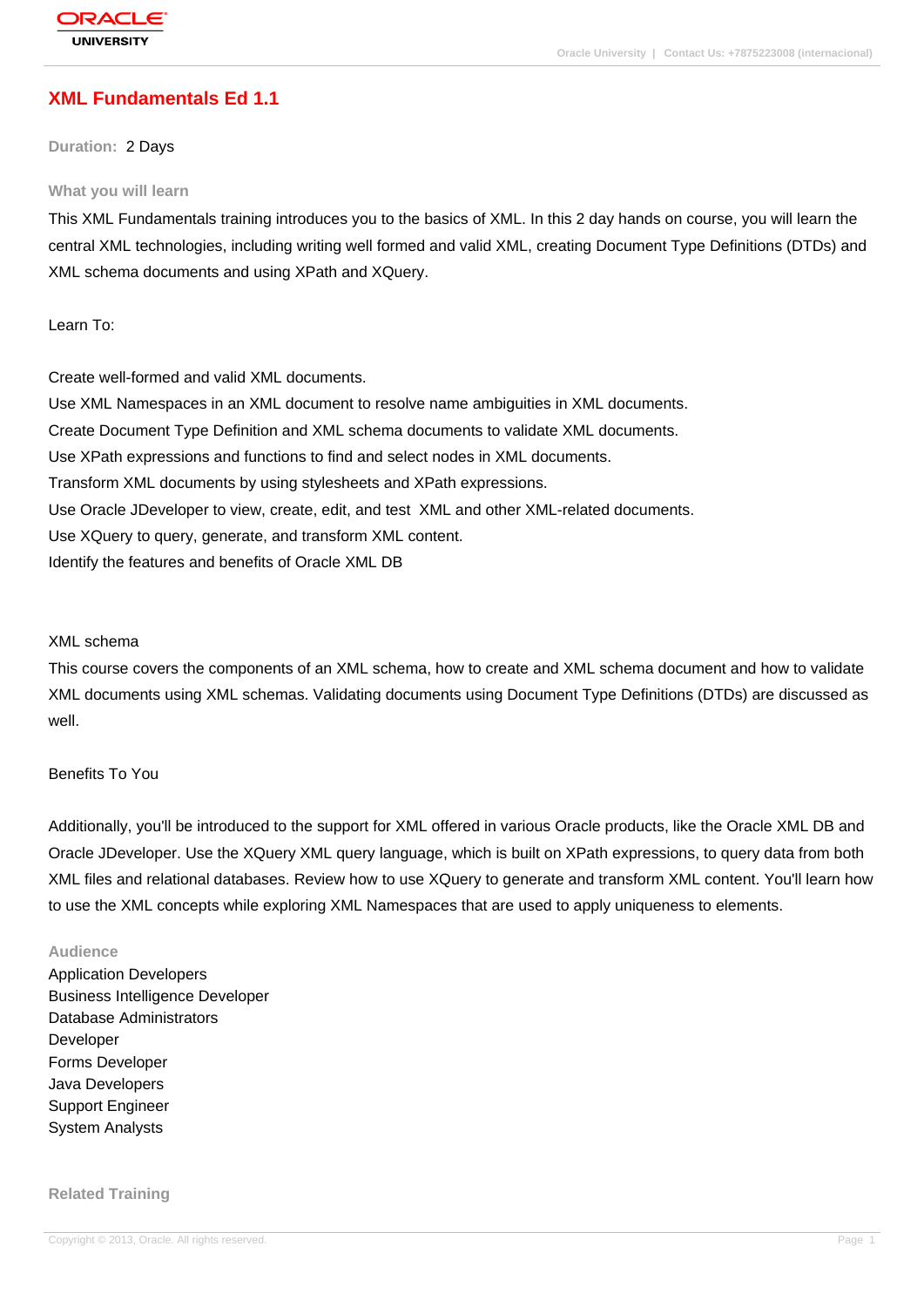## Required Prerequisites

Knowledge of SQL

Suggested Prerequisites Basic experience with writing HTML documents

Familiarity with Oracle JDeveloper

Familiarity with SQL\*Plus

**Course Objectives**

Learn the basics of XML and create well-formed and valid XML documents

Learn about XML namespaces

Create document type definitions (DTDs) to validate XML documents

Create XML schema documents (XSDs) to validate XML documents

Learn to use the XPath language, XPath expressions, and XPath functions to find and select nodes in XML documents

Discover the support for XML offered in various Oracle products such as Oracle JDeveloper and Oracle XML DB

Use JDeveloper to view, create, and edit XML and other XML-related documents

Use JDeveloper to test XPath expressions and to create and execute XQuery files

Use Extensible Stylesheet Language (XSL) Transformations (XSLT) to transform one XML document into another XML document

Use the XQuery XML query language, which is built on XPath expressions, to query, generate, and transform XML content

Learn about the XML features in the Oracle database and explain the architecture of the Oracle XML DB components and the benefits of such components

Describe the Oracle XML DB support for XQuery

#### **Course Topics**

**Introduction** Course Objectives Course Goals Database schemas used in this course The Purchase Order XML schema purchase orderxsd used in the XML DB Course Appendices Used in This Course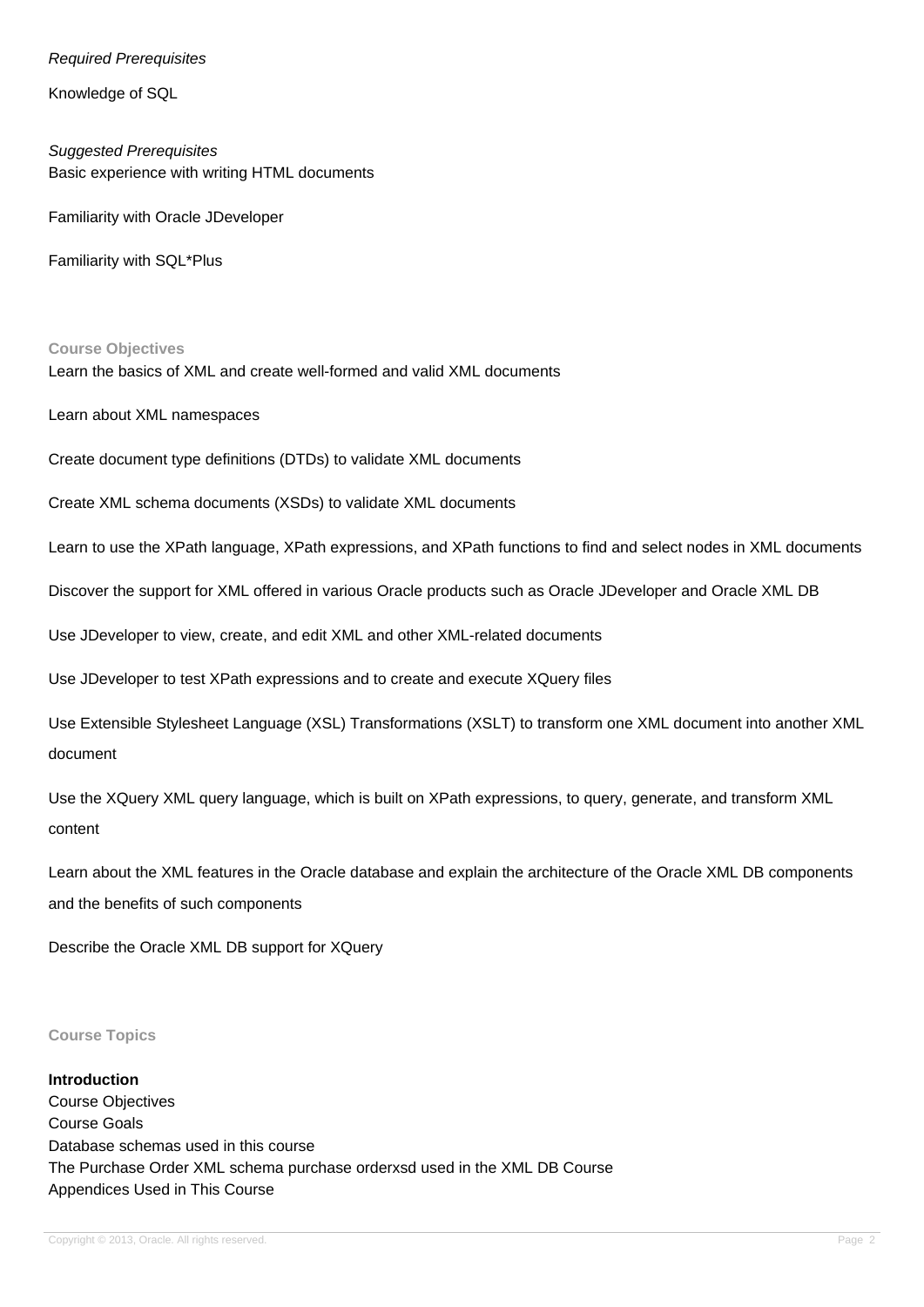Class Account Information Course Environment Entering SQL Statements Using

## **Introducing the XML Document**

Extensible Markup Language Advantages of Using XML XML Standards Document Object Model Oracle XML Support Using XML in Oracle JDeveloper Building XML Applications with Oracle Technology Creating an Application and Project in JDeveloper

## **Validating XML with a Document Type Definitions (DTDs)**

What Is a Document Type Definition? Why Validate an XML Document? General DTD Rules The Contents of a DTD Referencing the DTD Element, Attribute, and Entities Declarations Complete DTD: Example Validating XML Against a DTD

## **Modularizing XML with Namespaces**

What Is an XML Namespace? Why Use XML Namespaces Declaring XML Namespaces XML Namespace prefixes Example of XML Namespace Declarations Scope of XML Namespace Declarations Invoking the ShowXmlNS Tool

## **Validating XML Documents**

What is an XML Schema? The Benefits of XML Schemas XML Schema Versus DTD Validating an XML Document with an XML Schema Document Referencing an XML Schema with the schemaLocation Attribute Components of an XML Schema Creating an XML Schema Document in JDeveloper Creating an XML Document from an XML Schema

## **Navigating XML Documents by Using XPath**

What Is XML Path Language? The XPath Model XPath Expressions The Location Path Expression Location Steps in XPath Expressions XPath Axes and Node Test Types XPath Functions Testing XPath Expressions